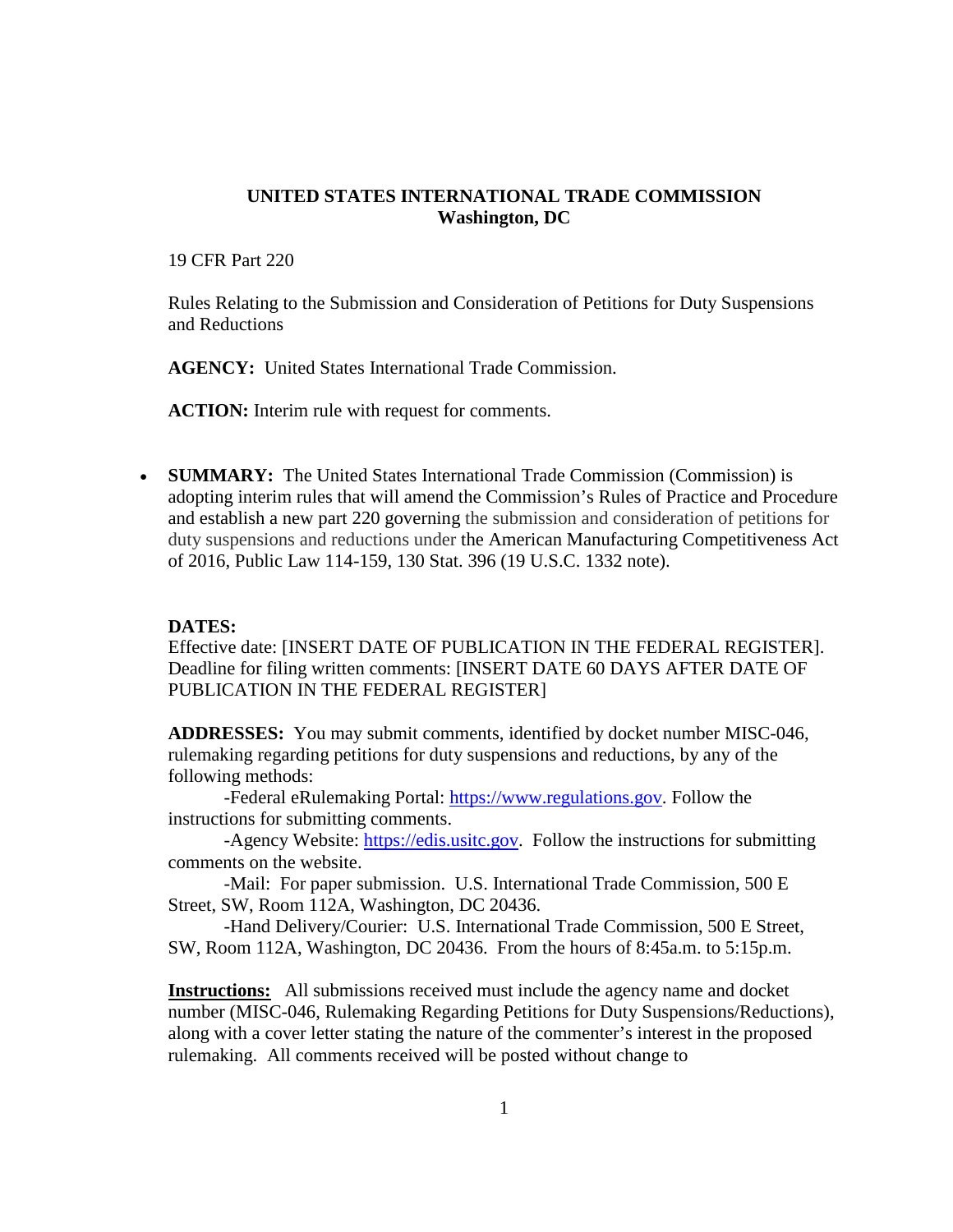[https://edis.usitc.gov](https://edis.usitc.gov/) including any personal information provided. For paper copies, a signed original and 8 copies of each set of comments should be submitted to Lisa R. Barton, Secretary, U.S. International Trade Commission, 500 E Street, SW, Room 112A, Washington, DC 20436.

For access to the docket to read background documents or comments received, go to https://edis.usitc.gov and/or the U.S. International Trade Commission, 500 E Street, SW, Room 112A, Washington, DC 20436.

**FOR FURTHER INFORMATION CONTACT:** Lisa R. Barton, Secretary, telephone (202) 205-2000 or William Gearhart, Esquire, Office of the General Counsel, United States International Trade Commission, telephone (202) 205-3091. Hearing-impaired individuals are advised that information on this matter can be obtained by contacting the Commission's TDD terminal at 202-205-1810. General information concerning the Commission may also be obtained by accessing its website at [https://www.usitc.gov.](https://www.usitc.gov/)

**SUPPLEMENTARY INFORMATION:** The preamble below is designed to assist readers in understanding these amendments to the Commission's Rules of Practice and Procedure (the Rules). This preamble provides background information, a regulatory analysis of the amendments, a section-by-section explanation of the amendments, and a description of the amendments to the Rules. The Commission encourages members of the public to comment on whether the language of the amendments is sufficiently clear for users to understand, and to submit any other comments they wish to make on the amendments.

These amendments are being promulgated in accordance with the Administrative Procedure Act (5 U.S.C. 553) (APA), and will be codified in 19 CFR part 220.

#### **Background**

Section 335 of the Tariff Act of 1930 (19 U.S.C. 1335) authorizes the Commission to adopt such reasonable procedures, rules and regulations as it deems necessary to carry out its functions and duties. In addition, section 3(b)(5) of the American Manufacturing Competitiveness Act of 2016 (19 U.S.C. 1332 note) (the Act) directs the Commission to prescribe and publish in the Federal Register and on a publicly available internet website of the Commission procedures to be complied with by members of the public submitting petitions for duty suspensions and reductions under section  $3(b)(1)(A)$  of that Act.

The Commission is promulgating rules governing the submission and consideration of petitions for duty suspensions and reductions under the Act. Section 3 of the Act establishes a process for the submission and consideration of petitions for duty suspensions and reductions. More specifically, it directs the Commission to publish a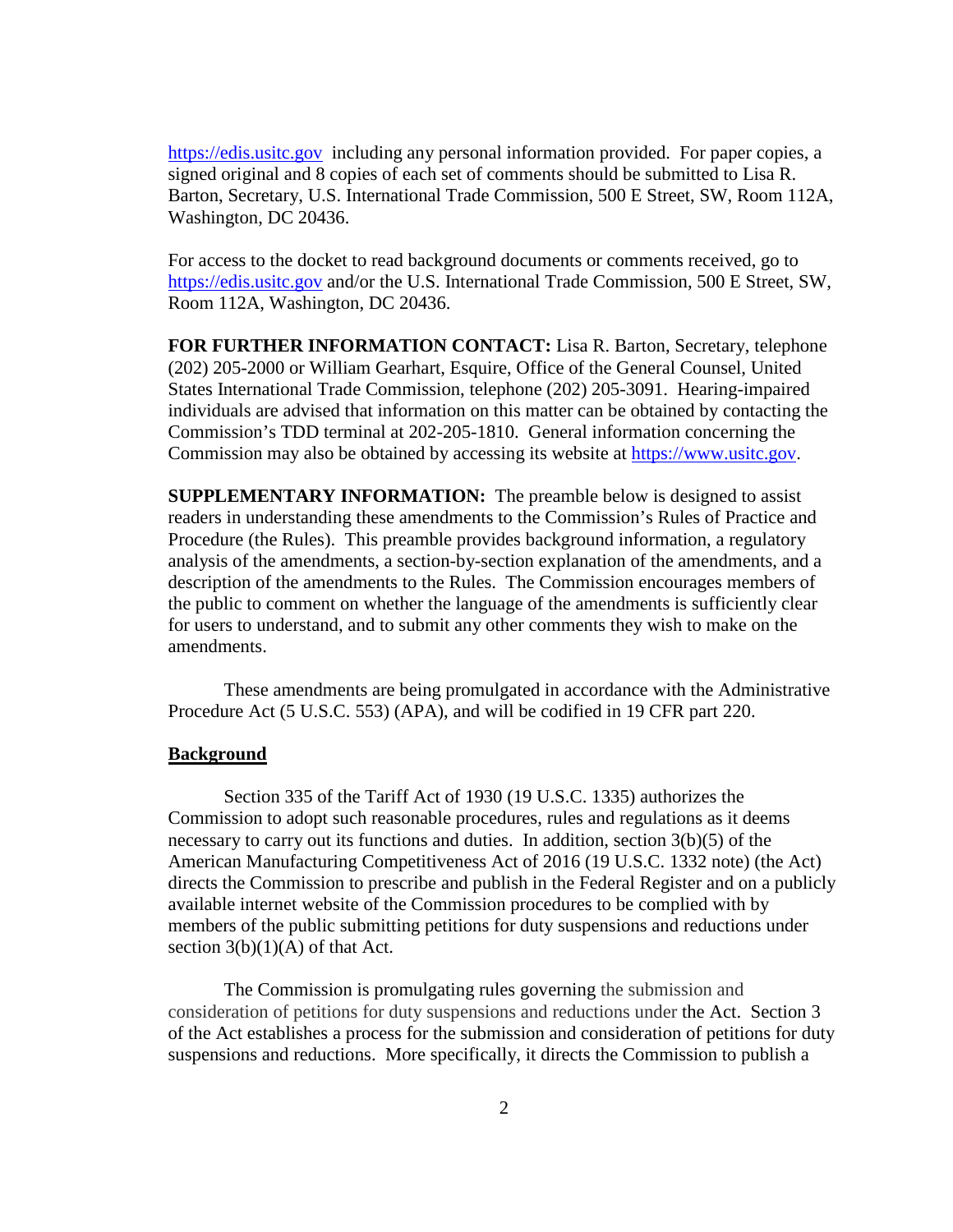notice by October 15, 2016, that requests members of the public to submit petitions to the Commission for duty suspensions and reductions, provided that they can demonstrate that they are likely beneficiaries of such duty suspensions or reductions. The Act also provides that the petitioners must submit disclosure forms with respect to such duty suspensions and reductions. The petitions and disclosure forms must be submitted during the 60-day period beginning on the date of publication of the Commission's notice. Section 3 of the Act also lists the types of information that must be included in a petition.

Section 3 of the Act requires that the Commission publish on its website all of the petitions that contain the required information and the related disclosure forms no later than 30 days after the close of the 60-day filing period. It also provides that members of the public will have 45 days from the date of the notice's publication to submit comments to the Commission regarding the petitions and disclosure forms. The Commission must make those comments available to the public on the Commission's website.

These amendments establish new Commission rules governing the submission of petitions and the issuance of the Commission's reports to the Congress under the Act. The new rules identify the types of entities that may file a petition, describe the information that must be included in a petition, provide procedures for public comment, and describe the schedule for filing petitions and public comments. The new rules also describe the content of the preliminary and final reports that the Commission must submit to the Congress, and the time for submitting those reports, and otherwise establish procedures relating to the Commission's review and processing of the petitions under the Act.

#### **Procedure for Adopting the Interim Amendments**

The Commission ordinarily promulgates amendments to the Code of Federal Regulations in accordance with the notice-and-comment rulemaking procedure in section 553 of the Administrative Procedure Act (APA) (5 U.S.C. 553). That procedure entails publication of notice of proposed rulemaking in the Federal Register that solicits public comment on the proposed amendments, consideration by the Commission of public comments on the content of the amendments, and publication of the final amendments at least 30 days prior to their effective date.

In this instance, however, the Commission is amending its rules in 19 CFR part 220 on an interim basis, effective upon publication of this notice in the Federal Register. The Commission's authority to adopt interim amendments without following all steps listed in section 553 of the APA is derived from section 335 of the Tariff Act of 1930 (19 U.S.C. 1335), section 3(b)(5) of the American Manufacturing Competitiveness Act of 2016 (19 U.S.C. 1332 note), and section 553 of the APA.

Section 553(b) of the APA allows an agency to dispense with publication of a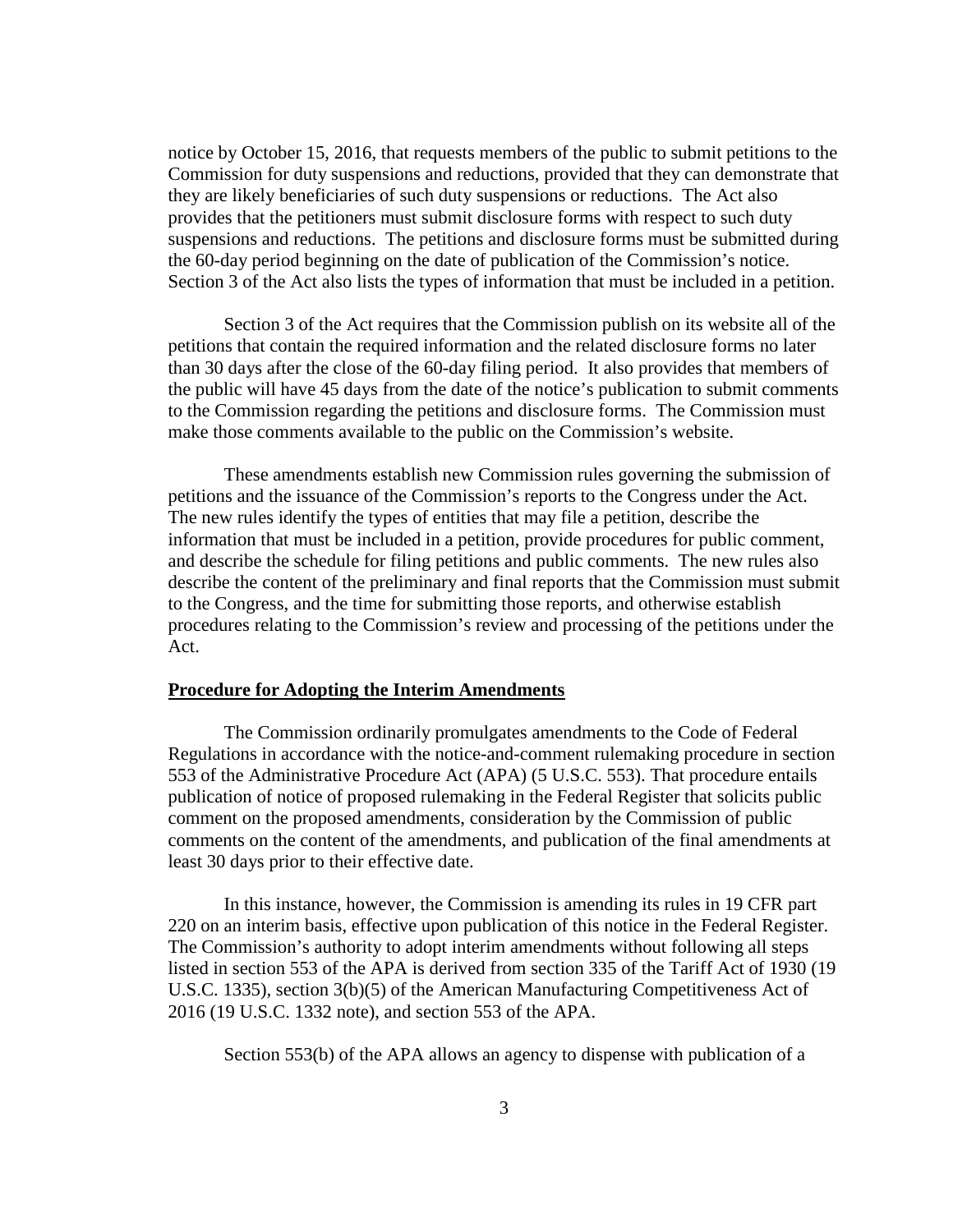notice of proposed rulemaking when the following circumstances exist: (1) the rules in question are interpretive rules, general statements of policy, or rules of agency organization, procedure or practice; or (2) the agency for good cause finds that notice and public comment on the rules are impracticable, unnecessary, or contrary to the public interest, and the agency incorporates that finding and the reasons therefor into the rules adopted by the agency. Section  $553(d)(3)$  of the APA allows an agency to dispense with the publication of notice of final rules at least thirty days prior to their effective date if the agency finds that good cause exists for not meeting the advance publication requirement and the agency publishes that finding along with the rules. Additionally, section 3(b)(5) of the American Manufacturing Competitiveness Act of 2016 requires that the Commission prescribe and publish procedures for submitting petitions for duty suspensions and reductions under that Act, and section 335 of the Tariff Act authorizes the Commission to adopt such reasonable procedures, rules, and regulations as it deems necessary to carry out its functions and duties.

In this instance, the Commission has determined that the requisite circumstances exist for dispensing with the notice, comment, and advance publication procedure that ordinarily precedes the adoption of Commission rules. For purposes of invoking the section 553(b)(3)(A) exemption from publishing a notice of proposed rulemaking that solicits public comment, the Commission finds that the interim amendments to part 220 are "agency rules of procedure and practice." Moreover, the Commission finds under 553(b)(3)(B) that good cause exists to waive prior notice and opportunity for public comment. In particular, the American Manufacturing Competitiveness Act of 2016 took effect on May 20, 2016, and it requires that the Commission have a process in place to accept petitions not later than October 15, 2016, which makes the establishment of rules a matter of urgency. Hence, it would be impracticable for the Commission to comply with the usual notice of proposed rulemaking and public comment procedure, and therefore the Commission has determined that interim rules are needed under these circumstances.

For the purpose of invoking the section  $553(d)(3)$  exemption from publishing advance notice of the interim amendments to part 220 at least thirty days prior to their effective date, the Commission finds the fact that the Act was signed by the President on May 20, 2016, but requires that the Commission have a complete process in place no later than October 15, 2016, makes such advance publication impracticable and constitutes good cause for not complying with that requirement.

The Commission recognizes that interim rule amendments should not respond to anything more than the exigencies created by the new legislation. Each interim amendment to part 220 concerns a new rule covering a matter addressed in the new legislation but not covered by a preexisting rule.

After taking into account all comments received and the experience acquired under the interim rules, the Commission will replace them with final rules promulgated in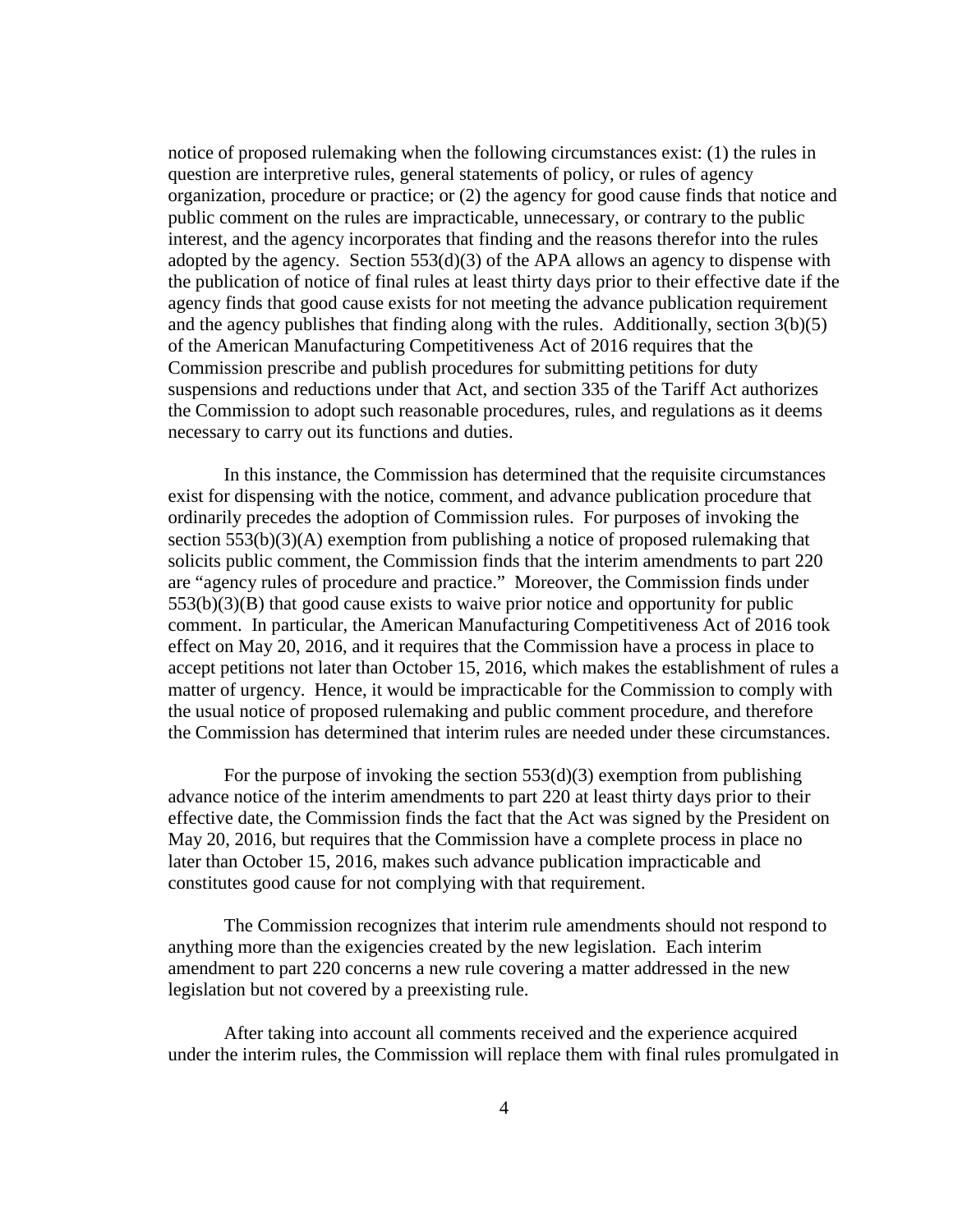accordance with the notice, comment, and advance publication procedure prescribed in section 553 of the APA.

#### **Regulatory Analysis of Proposed Amendments to the Commission's Rules.**

The Commission has determined that these interim rules do not meet the criteria described in section 3(f) of Executive Order 12866 (58 FR 51735, October 4, 1993) and thus do not constitute a "significant regulatory action" for purposes of the Executive Order.

The Regulatory Flexibility Act (5 U.S.C. 601 et seq.) is inapplicable to this rulemaking because it is not one for which a notice of proposed rulemaking is required under 5 U.S.C. 553(b) or any other statute.

These interim rules do not contain federalism implications warranting the preparation of a federalism summary impact statement pursuant to Executive Order 13132 (64 FR 43255, August 4, 1999).

No actions are necessary under title II of the Unfunded Mandates Reform Act of 1995, Pub. L. 104-4 (2 U.S.C. 1531-1538) because the interim rules will not result in the expenditure by state, local, and tribal governments, in the aggregate, or by the private sector, of \$100,000,000 or more in any one year (adjusted annually for inflation), and will not significantly or uniquely affect small governments.

These interim rules are not "major rules" as defined by section 251 of the Small Business Regulatory Enforcement Fairness Act of 1996 (5 U.S.C. 801et seq.). Moreover, they are exempt from the reporting requirements of that Act because they contain rules of agency organization, procedure, or practice that do not substantially affect the rights or obligations of non-agency parties.

The Commission has submitted an information collection request for its secure web portal for the Miscellaneous Tariff Bills Petition System to the Office of Management and Budget for Paperwork Reduction Act clearance. See 81 FR 58531 (Aug. 25, 2016). The Commission intends to process the information it collects consistent with these interim rules.

# **Section-by-Section Explanation of the Proposed Amendments**

# **PART 220 – PROCESS FOR CONSIDERATION OF PETITIONS FOR DUTY SUSPENSIONS AND REDUCTIONS**

Section 220.1 of part 220 states this part of the rules applies to proceedings of the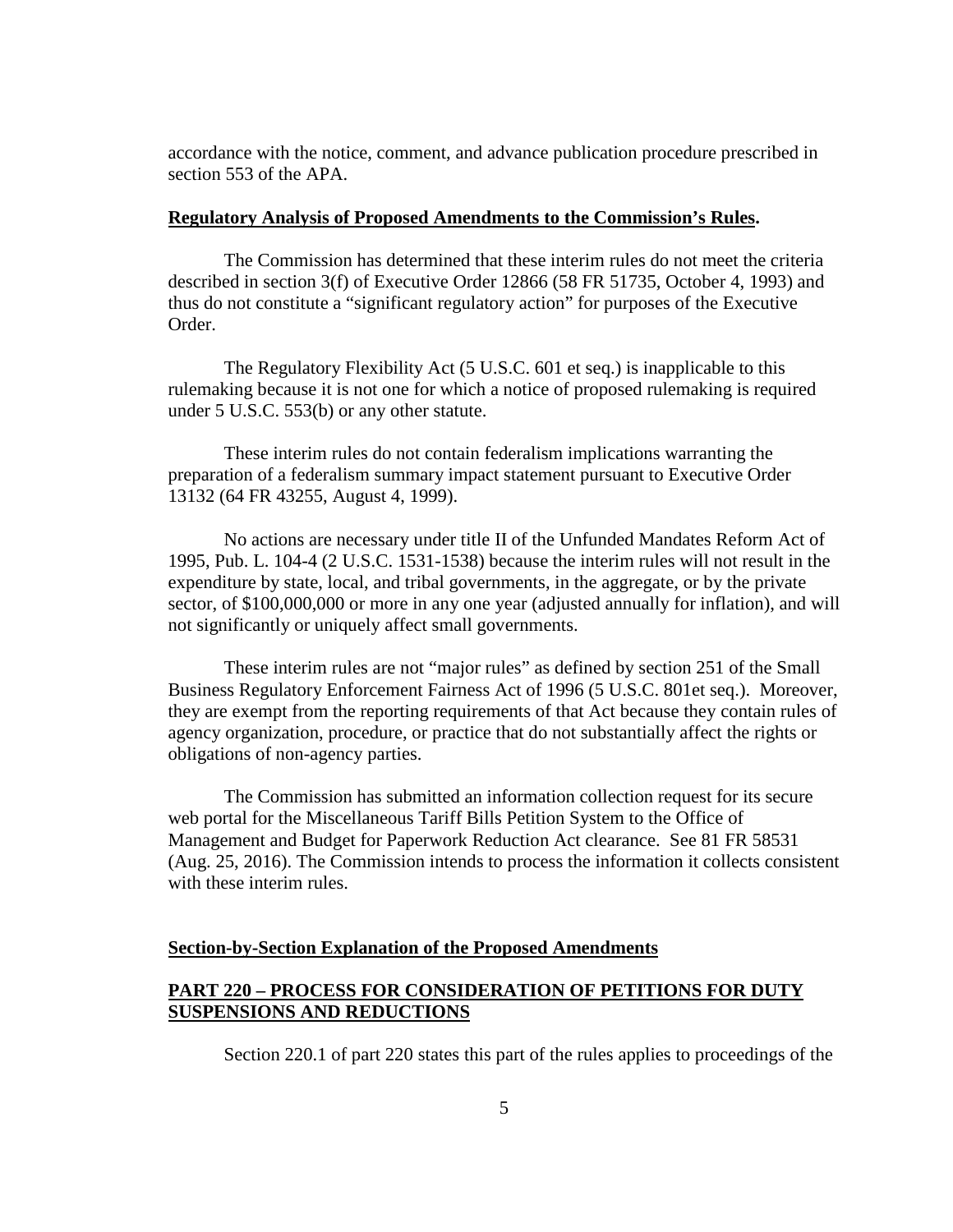Commission under the American Manufacturing Competitiveness Act of 2016.

Section 220.2 defines key terms and acronyms used in part 220. The definitions are drawn largely from definitions in the Act itself. The definitions of the terms "like" and "directly competitive" are taken from definitions in the legislative history of the Trade Act of 1974 and have been traditionally applied in connection with several U.S. trade laws that use those terms. The definition of "imminent production" states that the term normally means production that is planned to begin within 3 years of the date the petition is filed, which is intended to conform to the Commission's practice with respect to miscellaneous tariff bills prior to the Act. The applicability of this definition of "imminent production" is limited to the Act.

Section 220.3 identifies the types of entities that may file a petition and specifies the format that must be followed in submitting a petition. Consistent with the statute, it states that a petition under this part may be filed by members of the public who can demonstrate that they are likely beneficiaries of duty suspensions or reductions. It also states that a member of the public for these purposes would generally be a firm, importer of record, a manufacturer that uses the imported article, or a U.S. Federal, state, or local government entity. Section 220.3 states that any petition must be filed via the Commission's secure web portal designated for this purpose, and it makes clear that the Commission will not accept petitions submitted in paper or in any other form.

Section 220.4 states that petitions for duty suspensions or reductions must be filed not later than 60 days after the Commission publishes a notice of opportunity to file in the Federal Register, and states that the Commission will publish such notice no later than October 15, 2016, for the first round of petitions. Section 220.4 states that a second round of petitions may be filed in October 2019, after publication of a similar notice.

Section 220.5 lists the types of information that must be set forth in a petition, including the name of the petitioner and contact information, a statement regarding whether the petitioner is seeking a duty suspension or a duty reduction, a description of the article concerned, a description of the industry, a certification that the petitioner is a likely beneficiary, certain U.S. Customs and Border Protection (CBP) documentation, the names of known importers, the names of likely beneficiaries, and a description of any domestic production of the article. It also requires that the petitioner certify that it has not filed identical or overlapping petitions with the Commission.

Section 220.6 further describes the information that should be included in the description of the article for which a duty suspension or reduction is being sought. It also identifies types of article descriptions that the Commission will not likely recommend for inclusion in a miscellaneous tariff bill, such as those that contain "actual use" or "chief use" criteria or trade-marked and other protected names, and those that might alter tariff treatment or classification of a product.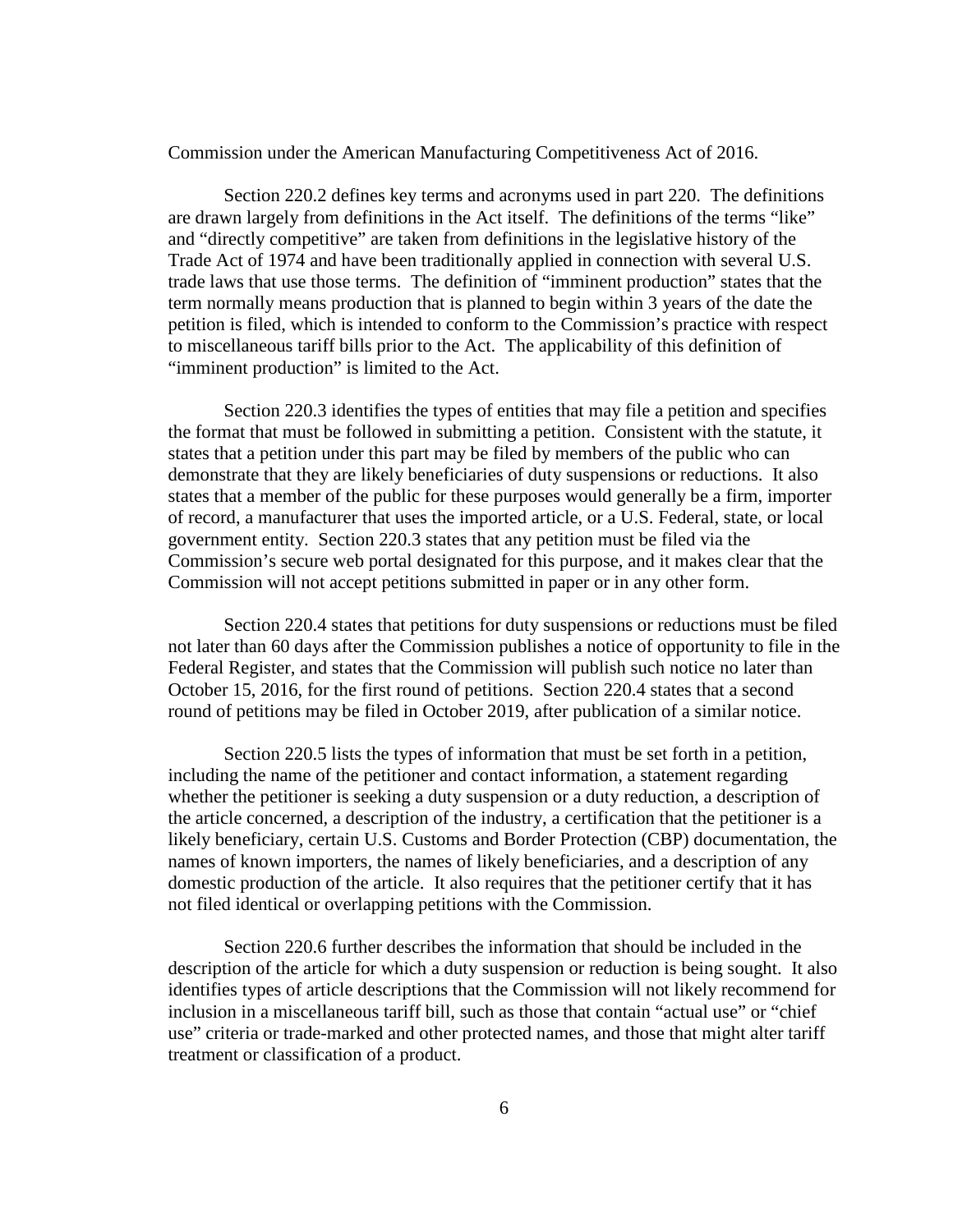Section 220.7 states that a petition will not be considered to be "properly filed" unless it contains all the information required by sections 220.3 through 220.5 of the rules. It also states that, when a petitioner files petitions that are identical or overlapping in article coverage and does not withdraw the earlier petition(s), the Commission will consider the earliest filed pending petition to be the petition of record.

Section 220.8 states that, in the case of petitions for identical or overlapping articles received from multiple petitioners, the Commission may consolidate those petitions and publish a single recommendation.

Section 220.9 states that a petitioner may withdraw a petition at any time prior to the time the Commission transmits its final report to the House Committee on Ways and Means and the Senate Committee on Finance (Committees). It also states that a petitioner who withdraws a petition may file a new petition, but only during the 60-day window allowed for filing petitions. The rule further states that a petitioner may not amend a petition, but instead must withdraw the petition and file a new one within the 60 day filing period.

Section 220.10 states that the Commission will publish on its website, no later than 30 days after expiration of the 60-day period for filing petitions, the petitions for duty suspensions and reductions that are timely filed and that contain the required information. The rule also states that at that time the Commission will publish a notice in the Federal Register inviting members of the public to submit comments on the petitions received. It states that those comments must be filed through the Commission's secure web portal no later than 45 days after publication of the notice.

Section 220.11 states that the Commission will submit its preliminary report to the Committees no later than 150 days after it publishes the petitions submitted. The rule describes the types of information that will be included in the preliminary report, including the Commission's determination of whether or not domestic production of the article exists, any technical changes to the article description that are needed to make the description administrable, an estimate of the amount of revenue loss, and a determination of whether or not the duty suspension is available to any person who imports the article. The rule states that the Commission will also include in the preliminary report a list of the petitions that meet certain statutory criteria.

Section 220.12 states that the Commission will submit its final report to the Committees no later than 60 days after it submits its preliminary report. It states that the final report will include the information required to be included in the preliminary report as updated after taking into consideration certain information from the Committees, and that the report also will include determinations regarding whether the duty suspension or reduction can likely be administered by CBP, whether the estimated loss in revenue from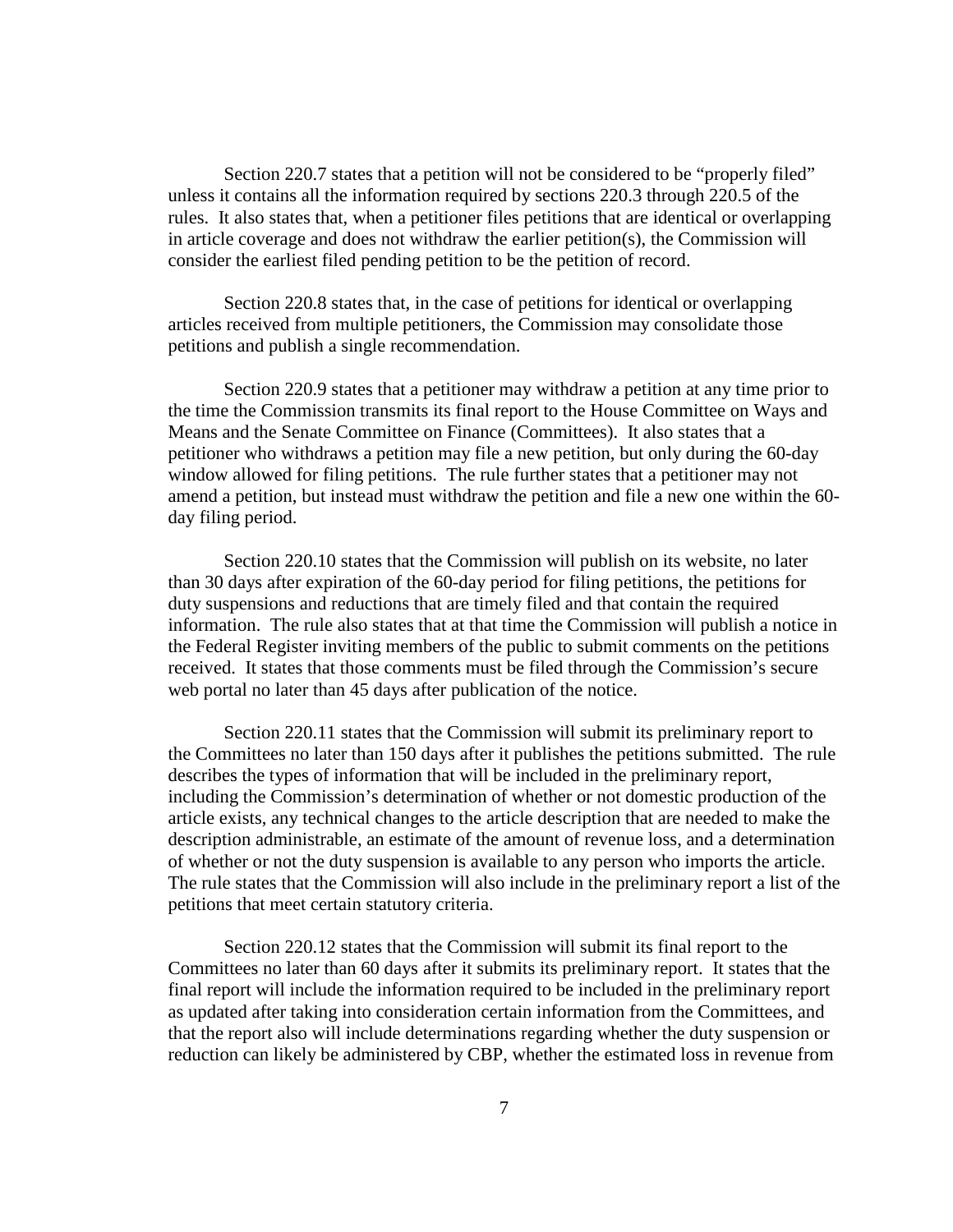the duty suspension or reduction does not exceed \$500,000, and whether the duty suspension or reduction is available to any person importing the articles.

Section 220.13 states that the Commission will not release information that the Commission considers to be confidential business information within the meaning of 19 CFR 201.6(a) unless the party submitting the information had notice at the time of submission that such information would be released, or such party subsequently consents to release. The rule notifies parties of two possible instances in which confidential business information might be released: (1) the Commission may base its revenue loss estimates on the estimated values of imports submitted by petitioners in their petitions, and (2) the Commission may disclose some or all of the confidential business information provided in petitions and public comments to the U.S. Department of Commerce, the U.S. Department of Agriculture, and CBP for use in preparing the report that Commerce provides to the Commission and the Committees.

Section 220.14 states that Commission rules that apply to the initiation and conduct of investigations, with the exception of certain rules that apply to methods employed in obtaining information, the computation of time, and to attorneys and agents, will not apply to Commission proceeding under part 220.

List of Subjects in 19 CFR Part 220

Administrative practice and procedure, miscellaneous tariff bills

For the reasons stated in the preamble, the United States International Trade Commission amends 19 CFR chapter II to add part 220 to subchapter D to read as follows:

# **PART 220 – PROCESS FOR CONSIDERATION OF PETITIONS FOR DUTY SUSPENSIONS AND REDUCTIONS**

Sec.

- 220.1 Applicability of part.
- 220.2 Definitions applicable to part 220.
- 220.3 Who may file a petition, format for filing.
- 220.4 Time for filing.
- 220.5 Contents of petition.
- 220.6 Article description.
- 220.7 Properly filed petition.
- 220.8 Consolidation of petitions.
- 220.9 Withdrawal of petitions, amendments to petitions.
- 220.10 Commission review of petitions and disclosure forms.
- 220.11 Commission preliminary report.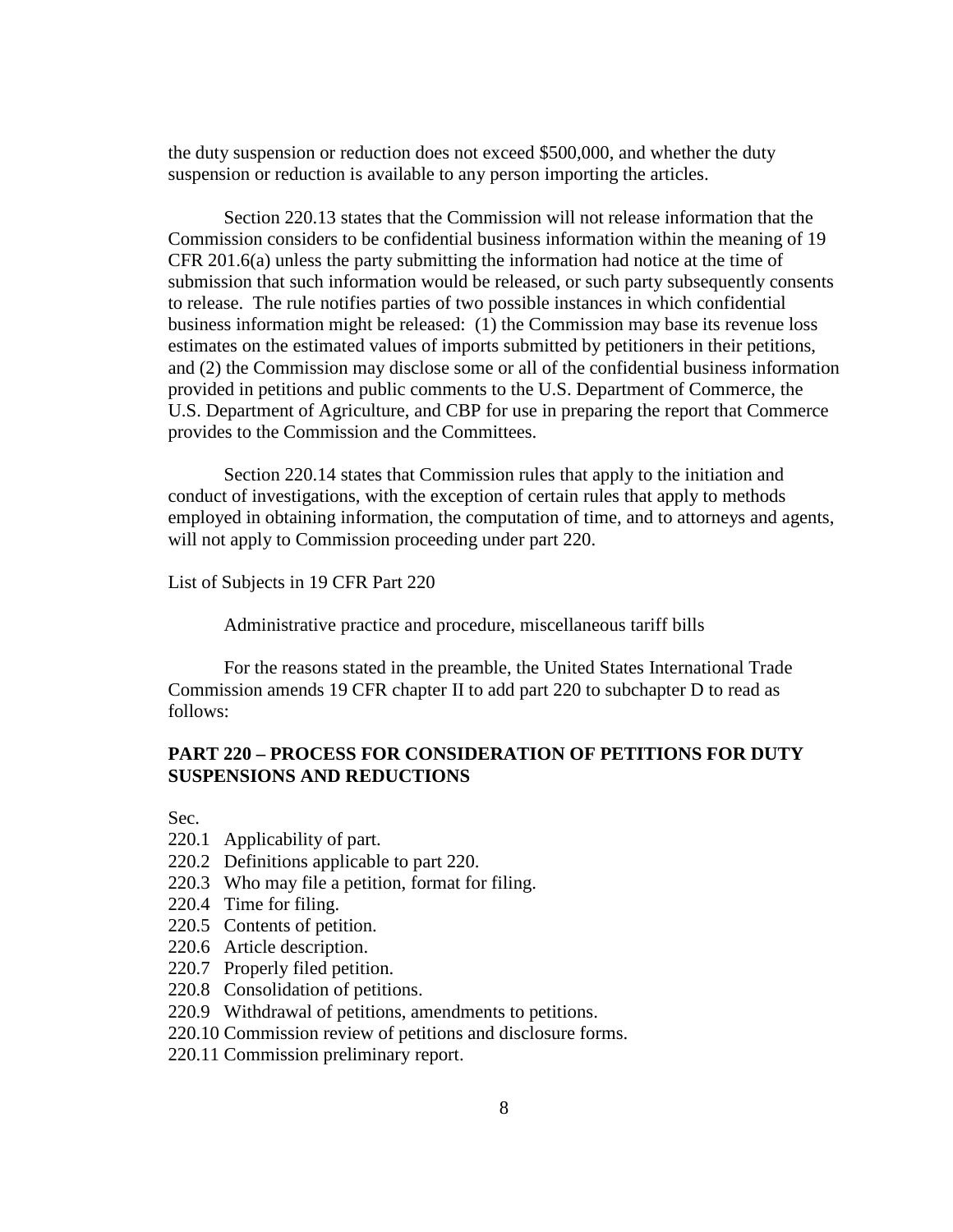220.12 Commission final report.

220.13 Confidential business information.

220.14 Application of other Commission rules.

Authority: 19 U.S.C. 1335; Pub. L. 114-159, 130 Stat. 396 (19 U.S.C. 1332 note).

# **§ 220.1 Applicability of part.**

Part 220 applies to proceedings of the Commission under the American Manufacturing Competitiveness Act of 2016, Pub. L. 114-159, 130 Stat. 396 (19 U.S.C. 1332 note).

# **§ 220.2 Definitions applicable to part 220.**

For the purposes of this part, the following terms have the meanings hereby assigned to them:

**(a) Act** means the American Manufacturing Competitiveness Act of 2016.

**(b) HTS** means Harmonized Tariff Schedule of the United States.

**(c) Committees** means the House Committee on Ways and Means and Senate Committee on Finance.

**(d) Commission disclosure form** means the information submitted to the Commission by a petitioner as part of a petition for a duty suspension or reduction that contains the following:

(1) The contact information for any known importers of the article to which the proposed duty suspension or reduction would apply.

(2) A certification by the petitioner that the proposed duty suspension or reduction is available to any person importing the article to which the proposed duty suspension or reduction would apply.

(3) A certification that the petitioner is a likely beneficiary of the proposed duty suspension or reduction.

**(e) Duty suspension or reduction** refers to an amendment to the HTS for a period not to exceed 3 years that—

(1) extends an existing temporary duty suspension or reduction on an article under chapter 99; or

(2) provides for a new temporary duty suspension or reduction on an article under that chapter.

**(f) Likely beneficiary** means an individual or entity likely to utilize, or benefit directly from the utilization of, an article that is the subject of a petition for a duty suspension or reduction.

**(g) Domestic producer** means a person that demonstrates production, or imminent production, in the United States of an article that is identical to, or like or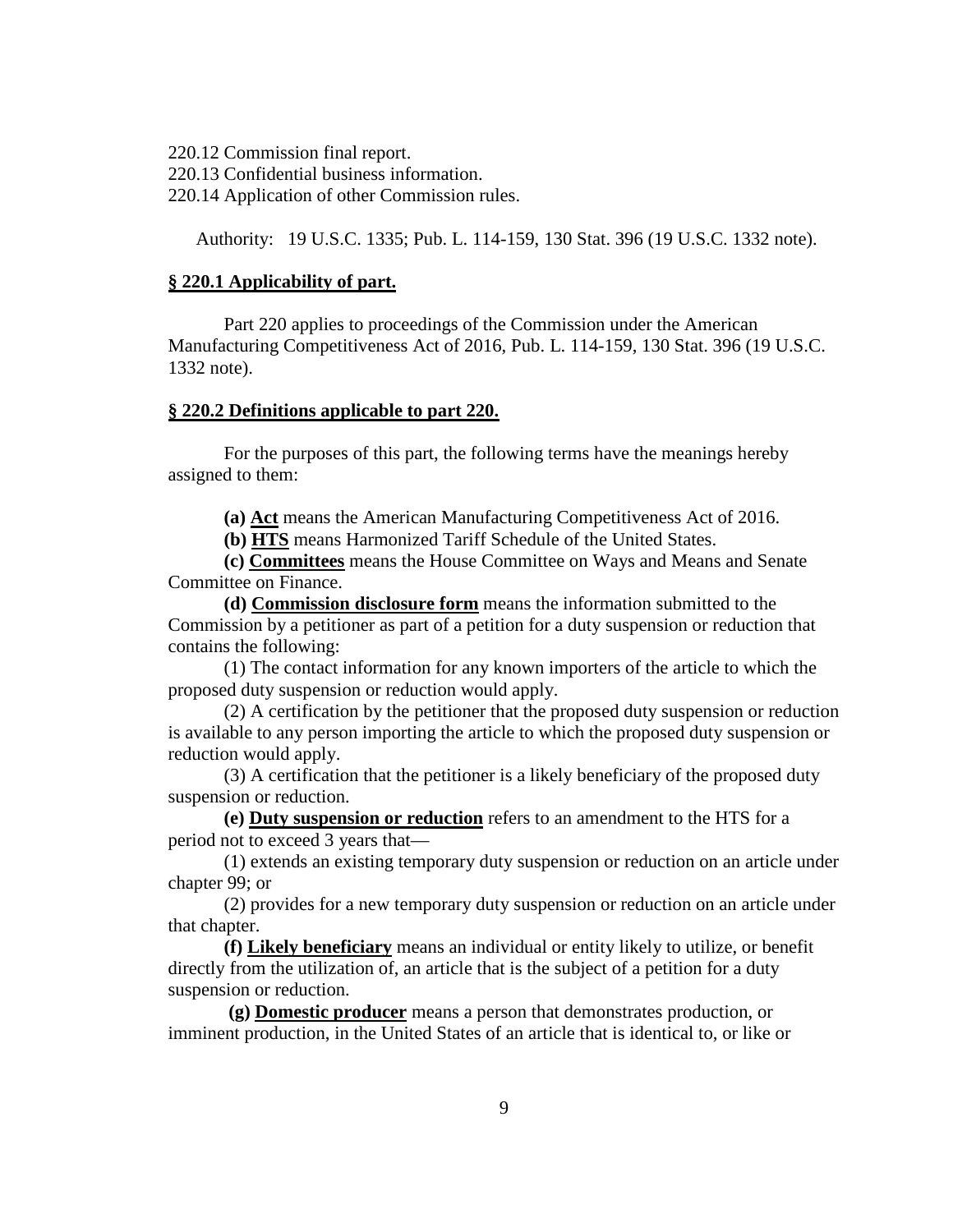directly competitive with, an article to which a petition for a duty suspension or reduction would apply.

**(h) Domestic production** means the production of an article that is identical to, or like or directly competitive with, an article to which a petition for a duty suspension or reduction would apply, for which a domestic producer has demonstrated production, or imminent production, in the United States.

(1) "Identical" article means a domestic article that has the same inherent or intrinsic characteristics and is classified in the same HTS rate line as the article that is the subject of a petition for duty suspension or reduction;

(2) "Like" article means a domestic article that is substantially identical in inherent or intrinsic characteristics (i.e., materials from which made, appearance, quality, texture, etc.) as the article that is the subject of a petition for duty suspension or reduction; and

(3) "Directly competitive" article means a domestic article which, although not substantially identical in its inherent or intrinsic characteristics, is substantially equivalent for commercial purposes, that is, adapted to the same uses and essentially interchangeable therefor as the article that is the subject of a petition for duty suspension or reduction.

**(i) Imminent production** normally means production planned to begin within 3 years of the date on which the petition is filed.

### **§ 220.3 Who may file a petition, format for filing.**

**(a) Who may file.** A petition under this part may be filed by members of the public who can demonstrate that they are likely beneficiaries of duty suspensions or reductions. A member of the public for these purposes would generally be a firm, importer of record, a manufacturer that uses the imported article, or a government entity at the U.S. Federal, state, or local level.

**(b) Format for filing.** Each such petition shall be submitted via the secure Commission web portal designated by the Commission and in the format designated by the Commission. The Commission will not accept petitions submitted in paper or in any other form or format. Petitions, including any attachments thereto, shall otherwise comply with the Commission's Handbook on MTB Filing Procedures as posted on the Commission's website.

#### **§ 220.4 Time for filing.**

Petitions for duty suspensions and reductions and Commission disclosure forms must be filed not later than 60 days after the Commission publishes in the Federal Register and on its website a notice requesting members of the public to submit this information. The Commission will publish notice requesting such petitions and disclosure forms not later than October 15, 2016, and October 15, 2019.

### **§ 220.5 Contents of petition.**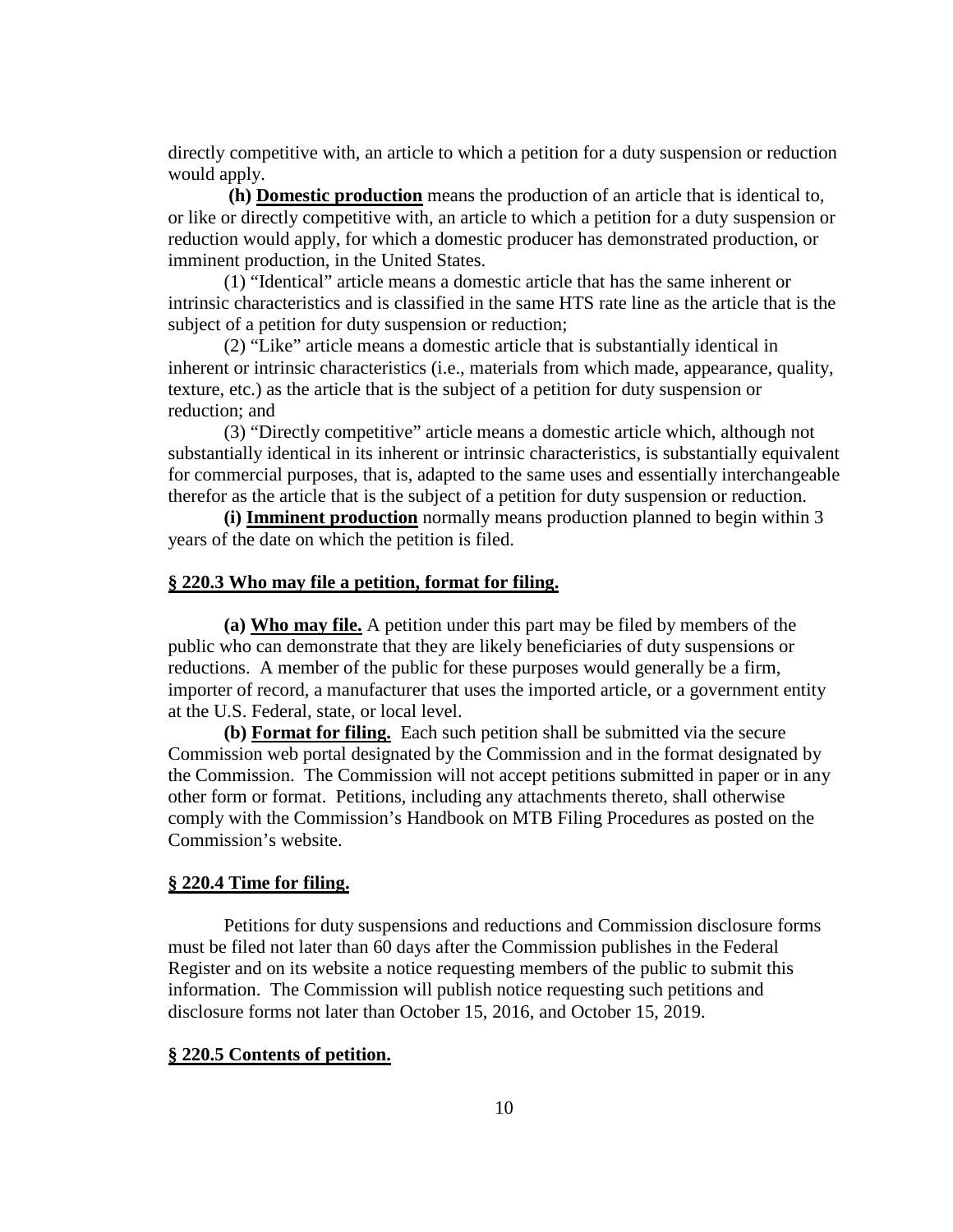The petition shall include the following information:

(a) The name, telephone number, and postal and email address of the petitioner, and if appropriate, its representative in the matter;

(b) A statement as to whether the petitioner is requesting an extension of an existing duty suspension or reduction or a new duty suspension or reduction; and if a duty reduction, the amount of the reduction;

(c) A certification that the petitioner is a likely beneficiary of the proposed duty suspension or reduction;

(d) An article description that meets the requirements of § 220.6 for the proposed duty suspension or reduction and identifies the permanent classification of the article in chapters 1-97 of the HTS and the Chemical Abstracts Service registry number (if applicable);

(e) To the extent available –

(1) a classification ruling of U.S. Customs and Border Protection (CBP) with respect to the article; and

(2) a copy of CBP documentation indicating where the article is classified in the HTS.

(f) A brief and general description of the article and its uses, and the names of the principal countries from which it is imported.

(g) A brief description of the industry in the United States that uses the article.

(h) For each HTS number included in the article description, an estimate of the total value (in United States dollars) of imports of the article for the calendar year preceding the year in which the petition is filed, for the calendar year in which the petition is filed, and for each of the 5 calendar years after the calendar year in which the petition is filed, including an estimate of the total value of such imports for each HTS article, by the person who submits the petition and by any other importers, if available.

(i) The name of each person that imports the article, if available.

(j) A description of any domestic production of the article, if available.

(k) A Commission disclosure form as defined in § 220.2(d).

(l) The names of any likely beneficiaries, and their contact information.

(m) A certification that the petitioner has not separately filed, and has not withdrawn, a petition for duty suspension or reduction during the current filing cycle:

(1) For an article that is identical to that in the current petition;

(2) For an article whose article description includes the article covered by the current petition; or

(3) For an article that is included in the scope of the current petition.

(n) Such other information as the Commission may require.

### **§ 220.6 Article description.**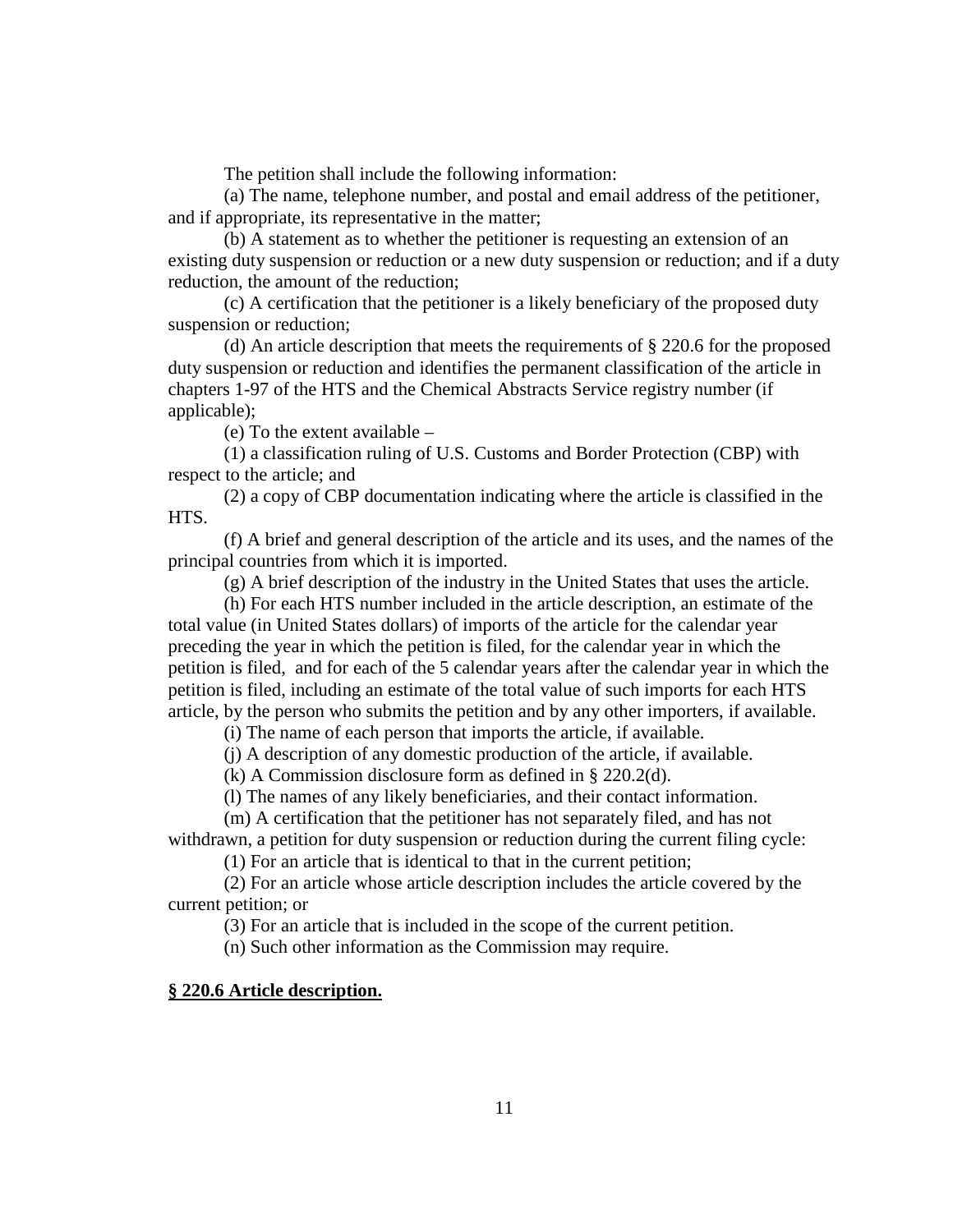**(a) In general.** The article description in the petition shall be provided in a format appropriate to be included in the amendment to chapter 99 of the HTS and shall include language that:

(1) describes a specific class or kind of imported merchandise and provides any other information needed to distinguish the covered products from other goods,

(2) is suitable for incorporation in the HTS in the column entitled "Article Description" for each tariff heading in HTS chapter 99 that affords a temporary duty suspension or reduction,

(3) describes covered products in their condition as imported, based primarily upon the goods' discernible physical characteristics at the time of importation,

(4) is sufficiently clear as to be administrable by CBP, and

(5) is otherwise required by this part or accomplishes the purposes of the Act.

(b) Article descriptions that are not recommended. The Commission will generally consider proposed article descriptions containing the following kinds of information or criteria as preventing the relevant petition from being recommended for inclusion in a miscellaneous tariff bill, unless input received from the U.S. Department of Commerce (Commerce) or CBP provides a basis for the Commission's analysis under the Act:

(1) "Actual use" or "chief use" criteria;

(2) Trade-marked or similarly protected terms or names, brand names, proprietary names, part numbers, or other company-specific names;

(3) Language --

(A) describing goods that are illegal to import, where the petitioner is not a government entity,

(B) describing goods that are covered by tariff-rate quota provisions, or

(C) seeking to alter the tariff treatment provided in subchapter III or IV of chapter 99; or

(4) an HTS subheading number(s) that would alter or attempt to alter the classification of the product in chapters 1 through 97 of the HTS.

### **§ 220.7 Properly filed petition.**

**(a) In general.** A petition will not be considered to be properly filed unless the petition and the Commission disclosure form are filed in accordance with and contain the information required by § 220.3 through § 220.5

# (**b) Identical and Overlapping Petitions.**

(1) A petition will not be considered to be properly filed if the petitioner has previously filed, and has not withdrawn, a petition for duty suspension or reduction during the current filing cycle:

(A) For an article that is identical to that in the current petition;

(B) For an article whose article description includes the article covered by the current petition; or

(C) For an article that is included in the scope of the current petition.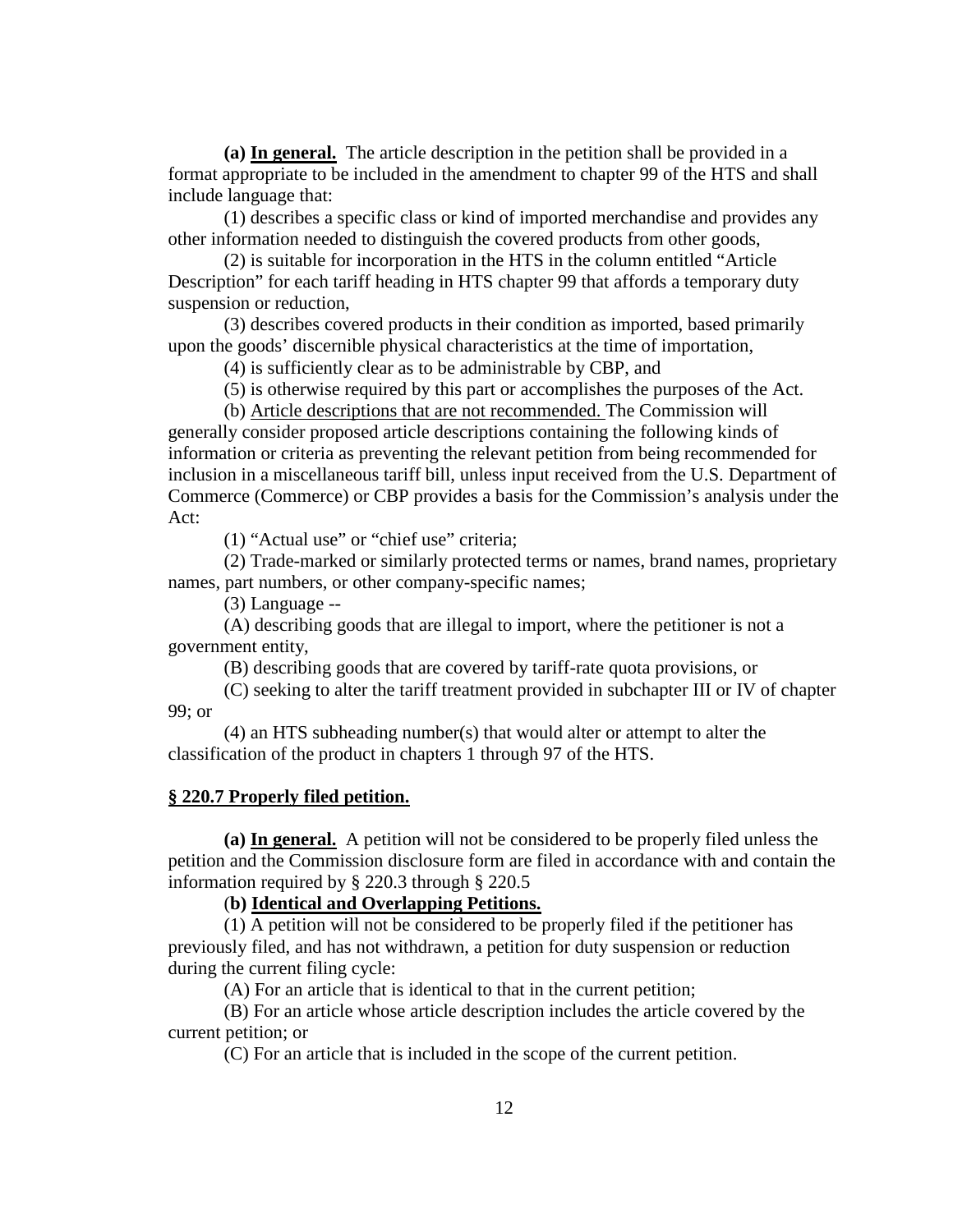(2) Should the Commission find that a petitioner has filed one or more identical or overlapping petitions and that such earlier filed petitions have not been withdrawn, the Commission will generally consider the earliest filed pending petition to be the petition of the petitioner.

# **§ 220.8 Consolidation of petitions.**

Should the Commission receive petitions for duty suspensions or reductions from multiple petitioners for identical or overlapping articles classified in the same HTS subheading or subheadings, the Commission may consolidate the petitions and publish a single recommendation so that a single proposed chapter 99 provision for the articles is presented in the Commission's preliminary and final reports.

# **§ 220.9 Withdrawal of petitions, amendments to petitions.**

**(a) Withdrawal of petitions.** A petitioner may withdraw a petition for duty suspension or reduction filed under this part at any time prior to the date on which the Commission submits its final report. It shall do so by notifying the Commission through the Commission's designated secure web portal of its withdrawal and the notification shall include the name of the petitioner, the Commission identification number for the petition, and the HTS number for the article concerned.

**(b) Submission of new petition.** A petitioner who withdraws a petition for duty suspension or reduction that was timely filed under § 220.4 may submit a new petition, but only during the 60-day period described in § 220.4.

**(c) Amendments to petitions.** A petitioner may not amend or otherwise change a petition once it is submitted. If a petitioner wishes to amend or otherwise change a petition, such as to correct an error, the petitioner must withdraw the petition and file a new petition containing the changes in accordance with subsections (a) and (b) of this section.

### **§ 220.10 Commission review of petitions and disclosure forms.**

**(a) Commission publication and public availability.** Not later than 30 days after expiration of the 60-day period for filing petitions for duty suspensions and reductions, the Commission will publish on its website the petitions for duty suspensions and reductions submitted under § 220.3 that were timely filed and contain the information required under § 220.5. When circumstances allow, the Commission may post such petitions on its website earlier than 30 days after expiration of the 60-day period for filing petitions.

**(b) Public comment.** Not later than 30 days after expiration of the 60-day period for filing petitions, the Commission will also publish in the Federal Register and on its website a notice requesting members of the public to submit comments on the petitions for duty suspensions and reductions. To be considered, such comments must be filed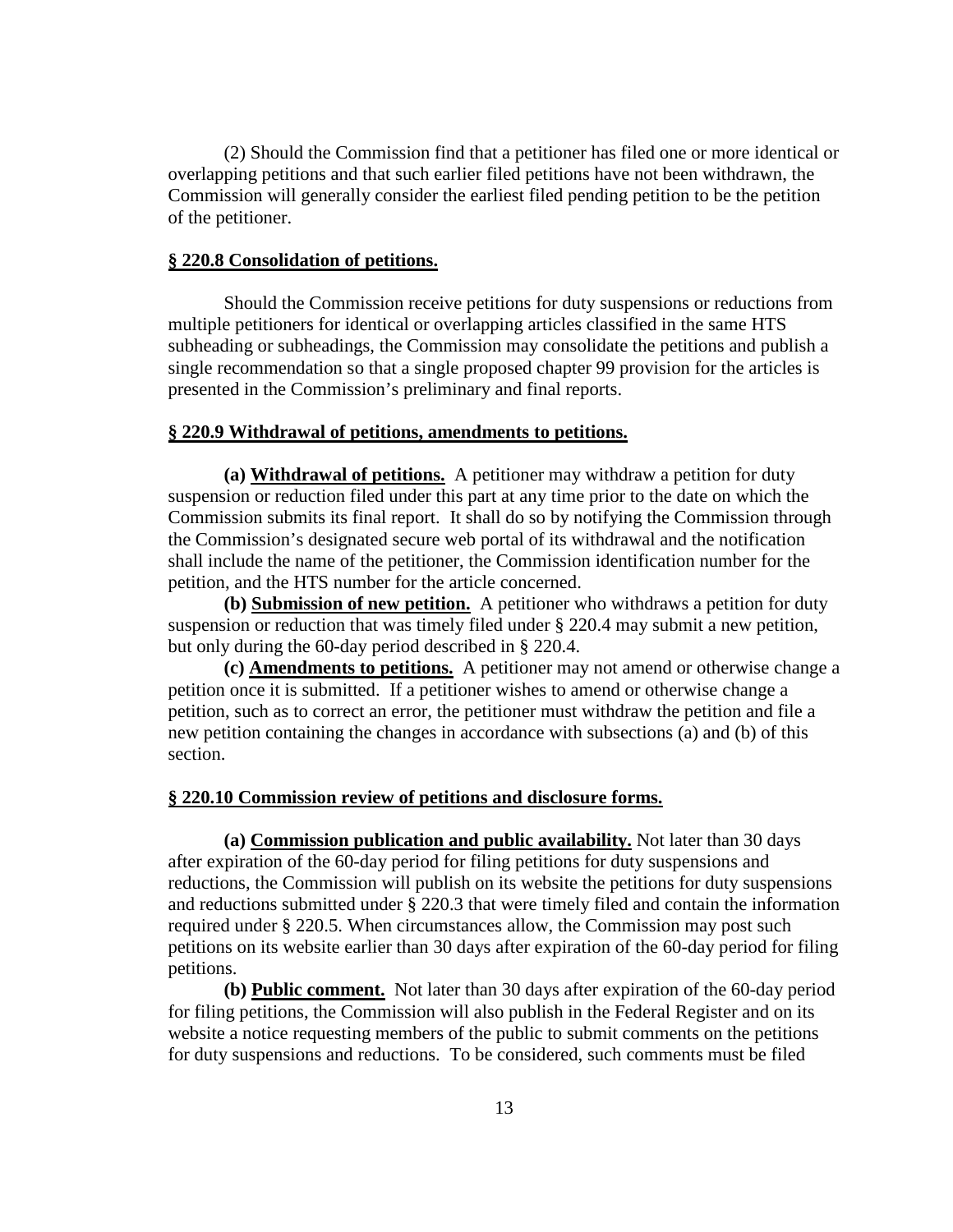through the Commission's secure web portal during the 45-day period following publication of the Commission's notice requesting comments from members of the public. Comments, including any attachments thereto, must otherwise comply with the Commission's Handbook on MTB Filing Procedures as posted on the Commission's website. For purposes of this section, all petitions posted by the Commission on its website, whether or not posted early, shall be deemed to be officially published by the Commission on its website on the date of publication of the notice seeking written comments from members of the public on the petitions.

### **§ 220.11 Commission preliminary report.**

(a) Not later than 150 days after the Commission publishes the petitions and Commission disclosure forms submitted, the Commission will submit a preliminary report on the petitions filed to the Committees. The report will include the following information for each petition filed –

(1) The HTS heading or subheading in which each article that is the subject of a petition is classified, as identified by documentation supplied to the Commission and any supporting information obtained by the Commission.

(2) A determination of whether or not domestic production of the article that is the subject of the petition exists, taking into account the report of the Secretary of Commerce under section 3(c)(1) of the Act, and, if such production exists, whether or not a domestic producer of the article objects to the duty suspension or reduction.

(3) Any technical changes to the description of the article that is the subject of the petition for the duty suspension or reduction that are necessary for purposes of administration when the article is presented for importation, taking into account the report of the Secretary of Commerce under section  $3(c)(2)$  of the Act.

(4) An estimate of the amount of loss in revenue to the United States that would no longer be collected if the duty suspension or reduction takes effect.

(5) A determination of whether or not the duty suspension or reduction is available to any person that imports the article that is the subject of the duty suspension or reduction.

(6) The likely beneficiaries of each duty suspension or reduction, including whether the petitioner is a likely beneficiary.

(b) The preliminary report will also include the following information:

(1) A list of petitions for duty suspensions and reductions that meet the requirements of the Act without modifications.

(2) A list of petitions for duty suspensions and reductions for which the Commission recommends technical corrections (i.e., corrections to the article description that do not otherwise substantially alter the scope or HTS classification of the articles covered by the petition) in order to meet the requirements of the Act, with the correction specified.

(3) A list of petitions for duty suspensions and reductions for which the Commission recommends modifications to the amount of the duty suspension or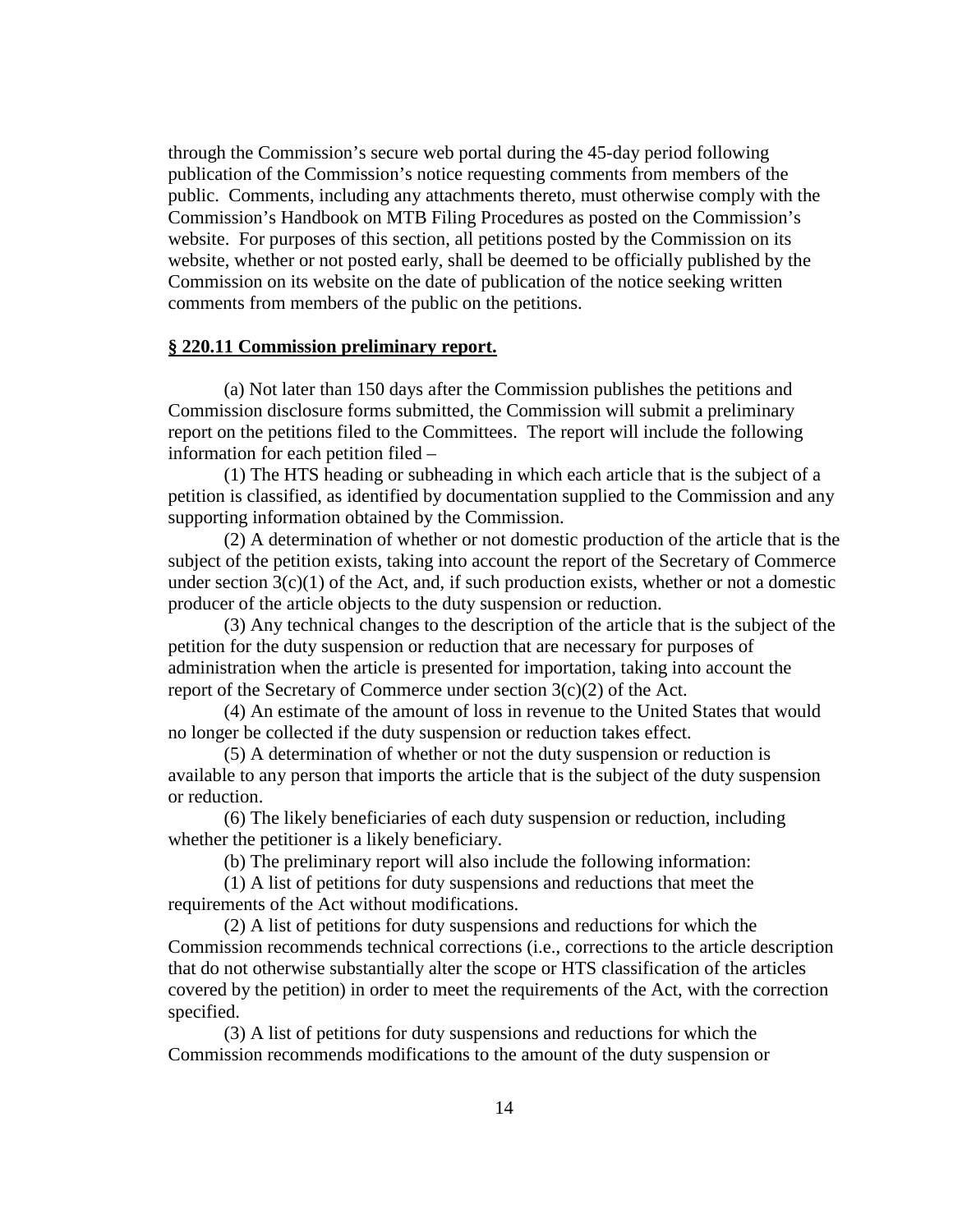reduction that is the subject of the petition to comply with the requirements of the Act, with the modification specified.

(4) A list of petitions for duty suspensions and reductions for which the Commission recommends modifications to the scope of the articles that are the subject of the petitions in order to address objections by domestic producers to such petitions, with the modifications specified.

(5) A list of the following:

(i) Petitions for duty suspensions and reductions that the Commission has determined do not contain the information required under section 3(b)(2) of the Act.

(ii) Petitions for duty suspensions and reductions with respect to which the Commission has determined the petitioner is not a likely beneficiary.

(6) A list of petitions for duty suspensions and reductions that the Commission does not recommend for inclusion in a miscellaneous tariff bill, other than petitions specified in section  $3(b)(3)(C)(ii)(V)$  of the Act.

(c) The Commission will forward to the Committees any additional information submitted to the Commission by the Secretary of Commerce after the Commission transmits its preliminary report.

## **§ 220.12 Commission final report.**

(a) The Commission will submit its final report on each petition for a duty suspension or reduction specified in the preliminary report to the Committees not later than 60 days after the Commission submits its preliminary report. The final report will contain the following information –

(1) The information required to be included in a preliminary report under section  $3(b)(3)(C)(i)$ -(ii) of the Act and updated as appropriate after considering any information submitted by the Committees under section  $3(b)(3)(D)$  of the Act.

(2) A determination of the Commission whether –

(i) The duty suspension or reduction can likely be administered by U.S. Customs and Border Protection;

(ii) The estimated loss in revenue to the United States from the duty suspension or reduction does not exceed \$500,000 in a calendar year during which the duty suspension or reduction would be in effect; and

(iii) The duty suspension or reduction is available to any person importing the articles that is the subject of the duty suspension or reduction.

### **§ 220.13 Confidential business information.**

**(a) In general.** The Commission will not release information which the Commission considers to be confidential business information within the meaning of  $\S 201.6(a)$  of this chapter unless the party submitting the confidential business information had notice, at the time of submission, that such information would be released by the Commission, or such party subsequently consents to the release of the information.